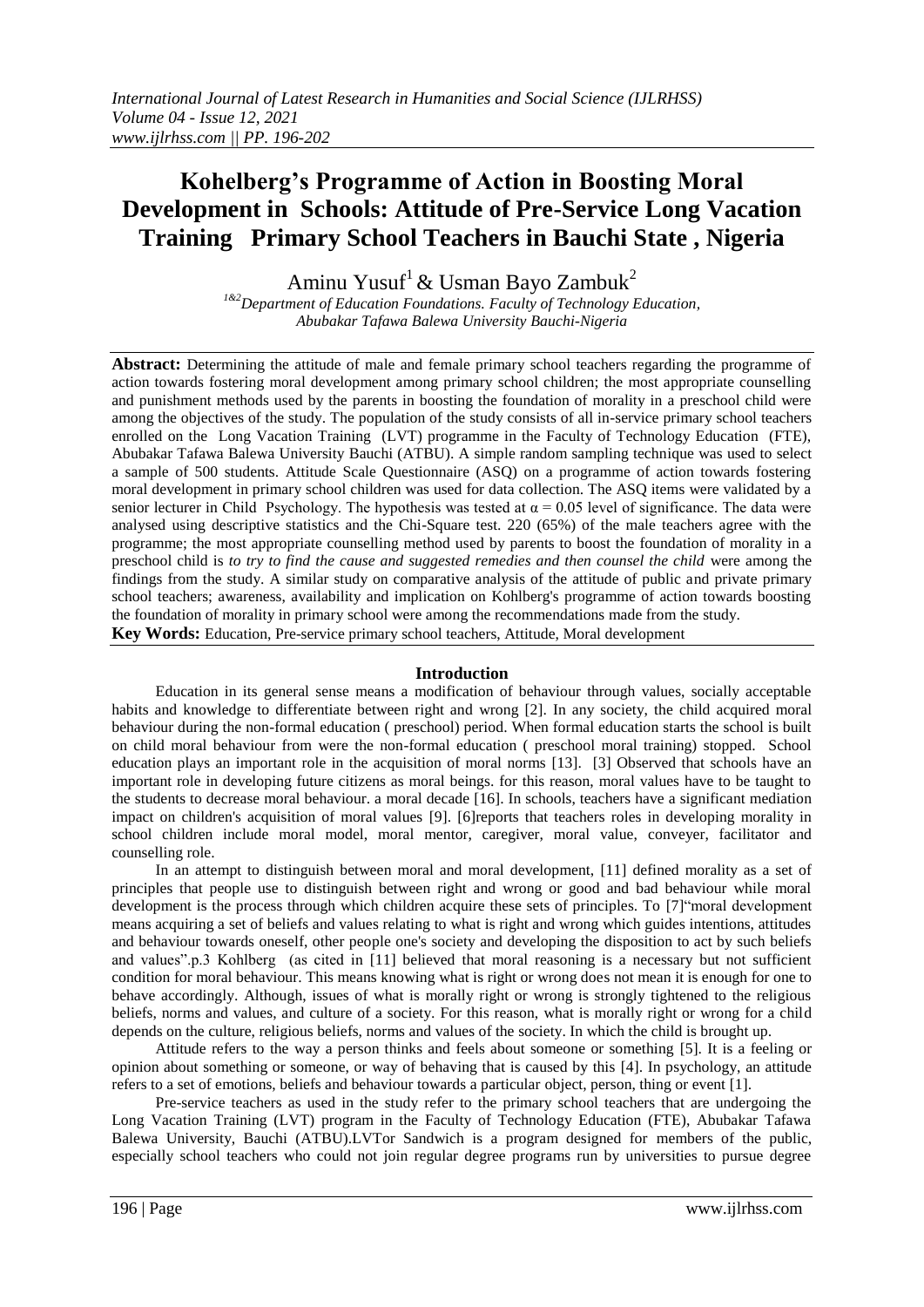# *International Journal of Latest Research in Humanities and Social Science (IJLRHSS) Volume 04 - Issue 12, 2021*

#### *www.ijlrhss.com || PP. 196-202*

programs on vacation periods. Depending on the institution the LVT program leading to the award of Bachelor Degree Certificate last for 6- 7 years. p.1 [12].

Literature on empirical study .related to moral development in primary school children is scanty. Most of the available literature documented focuses on the teachers application of moral development in a classroom situation [17]; promotion of moral development in preschool children [11]; Moral development in the child [13; Promotion of moral development in primary school [9]; Teaching moral and ethics in primary schools [3]; teachers perceptions concerning their roles in promoting moral development in schools [15]. These were acknowledged. However, Kohlberg's most influential psychologist is figure as an acceptable framework on moral development. [11] outlined a programme of actions to boost moral foundations among school children; and knowing parents appropriate counselling and punishment methods too, is hoped to assist greatly in enhancing healthy moral development in preschool and school children.

Because of this, the study has the following objectives to achieve:-

Through describing and comparing male and female primary school teachers attitudes on a programme of action towards fostering moral development among primary school pupils. It's also aimed at determining the most appropriate counselling and punishment method used by parents that assist in boosting the morale foundation for free school children.

Specifically, the study determined the following objectives:-

- i. The attitude of male primary school teachers regarding the programme of action towards fostering moral development among primary school children.
- ii. The attitude of female primary school teachers regarding the programme of action towards fostering moral development among primary school children.
- iii. The difference in attitude between male and female primary school teachers regarding the programme of action towards fostering moral development among primary school children.
- iv. The most appropriate counselling method is used by a parent in boosting the foundation of morality in a free school child.
- v. The most appropriate punishment method used by a parent in boosting the foundation of morality in free school children.

The study was guided by the following research questions:-

- i. What is the attitude of male primary school teachers regarding the programme of action towards fostering moral development among primary school children?
- ii. What is the attitude of male primary school teachers regarding the programme of action towards fostering moral development among primary school children?
- iii. Is there a difference in attitude between male and female primary school teachers regarding the programme of action towards fostering moral development among primary school children?
- iv. What is the most appropriate counselling method used by a parent in boosting the foundation of morality in a free primary school child?
- v. What is the most appropriate counselling method used by a parent in boosting the foundation of morality in free primary school children?

## The Null Hypothesis  $(H_0)$

**Ho**: There is no significant difference in attitude between male and female primary school teachers regarding the programme of action towards fostering moral development among primary school children was tested at  $\alpha$  = 0.05 level of significance.

#### **Method**

A survey design was used for the study. The population of the study consists of all in service primary school teachers enrolled into the Long Vacation Training (LVT) programme in the Faculty of Technology Education (FTE), Abubakar Tafawa Balewa University Bauchi (ATBU). The FTE is made up of three departments namely, the Department of Science Education (DSE), the Department of Education Foundation (DEF) and the Department of Vocational and Technology Education (DVTE). The LVT students with specialization in Science subjects belong to the DSE, those with specialization in Vocational subjects belongs to DVTE while the DEF is regarded as servicing department where all the LVT students have to offer courses run by the DEF.

Although it is difficult to get the population of all the LVT students in the FTE what is known is that the population of male students is triple that of females in all five contacts. A simple random sampling technique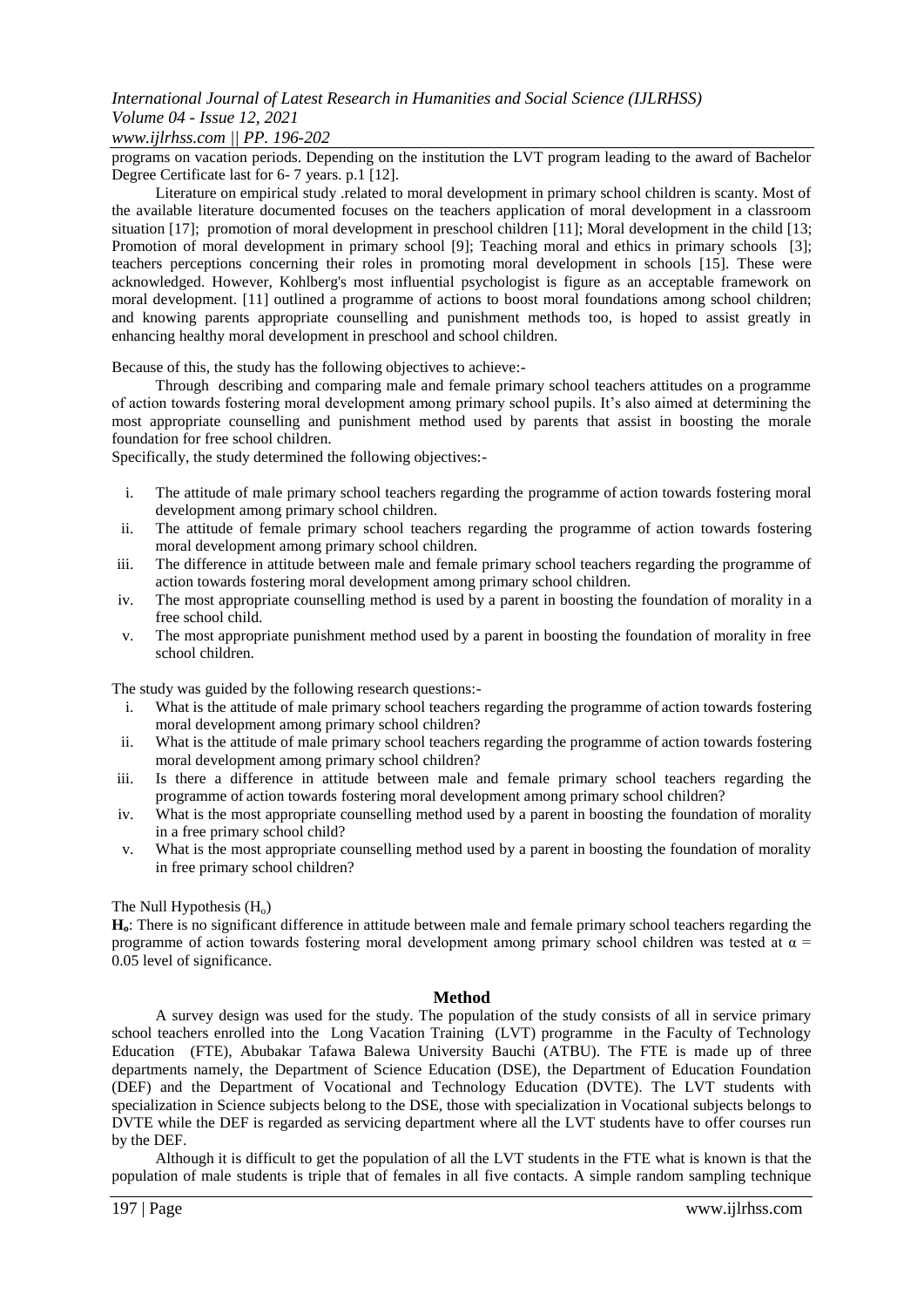# *International Journal of Latest Research in Humanities and Social Science (IJLRHSS) Volume 04 - Issue 12, 2021*

*www.ijlrhss.com || PP. 196-202*

was used to select a sample of 500 LVT students (100 for each contact out of the five contacts ware randomly selected). This sample comprises 350 ( 70 from each contact) male students and 250 (50 from each contact) female students. for administration.

Attitude Scale Questionnaire (ASQ) on a programme of action towards fostering moral development in primary school children was used for data collection (**Appendix 1**). The ASQ instrument consists of three (A, B, and C) sections. Section A of the respondent is the Bio data that includes Gender, Age, and Working experience. Section B consists of 18 items in five-point Likert scale format that runs from Strongly Agree (SA)) to Strongly Disagree (SD), Appendix 1. All the statement items in this section (B) were adapted from [14]. Although items 1,2,3,5,6,7,8 and 11 statements were modified to be negative statements to suit the five points Likert scale format while the remaining items  $(4, 9, 10, 12, 13, 14, 15, 16, 17, 18)$  were positive response items.

Section C of the ASQ consists of two major items Adopted from [8]. Item 1 requires to respond ant who are parents with at least five children to tick in the most appropriate counselling method of five (a, b, c, d, and e) sub statement items. While item 2 requires to respond ant to tick in the most appropriate punishment method out of the eight (a, b, c.e, f, g, h, and i) statement items (Appendix 1).

The ASQ items were validated by a senior lecturer who specialised in Child Psychology, from the DEF, ATBU.

Research assistants (ten i.e., two for each contact) were used in the administration, collection and tabulation of the data. Saturday being lecturer free day for the LVT students two hours at the convenient time for the research assistant was used to brief the assistants on what is expected from them from the administration of the instrument to the collection period.

A duration of one week was given to the respondent to fill in and return the ASQ. The interval of one week is given to enable each respondent to discuss the item with his /her partner (husband/wife) at home before filling each item as moral upbringing is the collective effort of family members.

For the tabulation of data response on each of the ASQ items, the collected data was shared among the final year LVT students for the tabulation of each response of the ASQ after a briefing on how to do the tabulation on the Likert scale response continuum and the frequency count in section.

The data were analysed using descriptive statistics (frequency counts and percentages) while the **Ho** hypothesis was tested using the Chi-Square test.

**Results**

|                                                                | .    |      |     |     |     |       |  |  |  |
|----------------------------------------------------------------|------|------|-----|-----|-----|-------|--|--|--|
| Table 1a: Responses of male and female primary school teachers |      |      |     |     |     |       |  |  |  |
| <b>Response Continuum</b>                                      | SА   |      |     |     | SD. | Total |  |  |  |
| Number of male responses                                       | 2465 | 1998 | 986 | 850 | 786 | 6885  |  |  |  |
| Number of female responses                                     | 1038 | 500  | 138 | 238 | 363 | 7777  |  |  |  |

Table 1a above shows the summary of responses of primary school teachers attitudes on the programme of action towards fostering moral development among primary school pupils'

| able1b: Number and Percentage of male primary school teachers responses to each continuun |    |     |     |              |  |
|-------------------------------------------------------------------------------------------|----|-----|-----|--------------|--|
| <b>Response Continuum</b>                                                                 |    |     | SD  | <b>Total</b> |  |
| Number of male responses                                                                  | 98 | 42. | 39. | 340          |  |
| Percentage                                                                                | 29 |     |     | QQ           |  |

Table1b: Number and Percentage of male primary school teachers responses to each continuum

Table 1b above, shows the number and percentage of 340 male primary school teachers' responses on each continuum from SA to SD.

|  |  |  |  | Table1c: Number of female primary school teachers that response to each continuum |
|--|--|--|--|-----------------------------------------------------------------------------------|
|  |  |  |  |                                                                                   |

| <b>Response Continuum</b>  |  |  | Total |
|----------------------------|--|--|-------|
| Number of female responses |  |  |       |
| Percentage                 |  |  | 10C   |

Table 1c above displaced the number and percentage of 125 female primary school teachers responses on each continuum from SA to SD.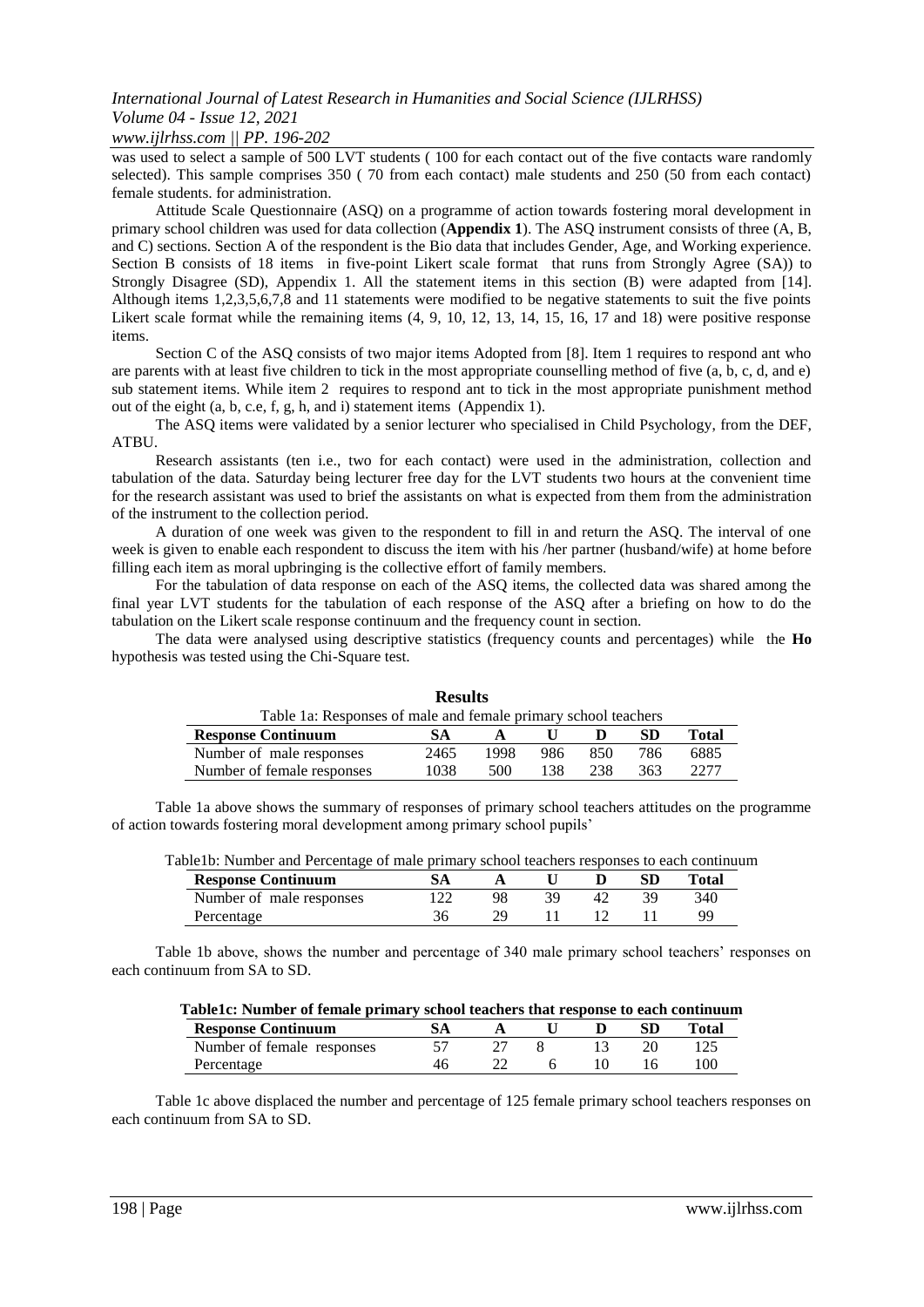## *International Journal of Latest Research in Humanities and Social Science (IJLRHSS) Volume 04 - Issue 12, 2021 www.ijlrhss.com || PP. 196-202*

| Table 2a: Case processing summary |       |         |         |          |       |          |  |  |
|-----------------------------------|-------|---------|---------|----------|-------|----------|--|--|
|                                   | Cases |         |         |          |       |          |  |  |
|                                   | Valid |         | Missing |          | Total |          |  |  |
|                                   | N     | Present |         | Per cent | N     | Per cent |  |  |
| Response                          | 9162  | 100%    |         | $0.0\%$  | 9162  | 100.0%   |  |  |

Table4a. Showing Response, and Gender Cross tabulation

|                              | Table 2b: Chi-Square Test |    |                                              |  |  |
|------------------------------|---------------------------|----|----------------------------------------------|--|--|
|                              | Value                     | df | <b>Asymptotic Significance</b> (<br>2-sided) |  |  |
| Pearson Chi-Square           | $155.905^{\text{a}}$      |    | .000                                         |  |  |
| Likelihood ratio             | 160.129                   | 4  | .000                                         |  |  |
| Linear by Linear Association | 2.476                     |    | .116                                         |  |  |
| N of Valid cases             | 9162                      |    |                                              |  |  |

a. 0 cells (0%) have an expected count less than 5. The minimum expected count is 229.64 Table 4b shows the result of computing Ho and from the result  $\chi^2 = 155.905$ , df = 4, p = .000

| Tuble 5: 1 requeste ; and I creening to on counselling memorie about 6 ; the parent |                  |                   |  |  |  |  |  |
|-------------------------------------------------------------------------------------|------------------|-------------------|--|--|--|--|--|
| <b>Item Statement</b>                                                               | <b>Frequency</b> | <b>Percentage</b> |  |  |  |  |  |
| a. Advice and comfort the child.                                                    | 91               | 20                |  |  |  |  |  |
| b. Talked kindly to the child about the misdeed.                                    | 103              | 22                |  |  |  |  |  |
| c. Tried to find the cause and suggested remedies and then                          | 126              | 27                |  |  |  |  |  |
| counsel the child.                                                                  |                  |                   |  |  |  |  |  |
| d. Show your worries and concern about the child                                    | 66               | 14                |  |  |  |  |  |
| misbehaviour and give him a warning for the first time.                             |                  |                   |  |  |  |  |  |
| e. Listened attentively to the facts before punishing a child for                   | 79               | 17                |  |  |  |  |  |
| his misdeed.                                                                        |                  |                   |  |  |  |  |  |
| Total                                                                               | 465              | 100               |  |  |  |  |  |

Table 3: Frequency and Percentages on counselling methods used by the parent

Table 3 above shows the frequency and percentages of appropriate counselling methods used by the parent to boost the foundation of morality in a preschool child.

| Table 4: Frequency and Percentages on punishment methods used by the parent |  |  |  |  |  |  |
|-----------------------------------------------------------------------------|--|--|--|--|--|--|
|-----------------------------------------------------------------------------|--|--|--|--|--|--|

| <b>Item Statement</b>                                | <b>Frequency</b> | <b>Percentage</b> |
|------------------------------------------------------|------------------|-------------------|
| a. Beating and whippings.                            | 18               | 4                 |
| b. Refused to give food or privileges.               | 11               | 3                 |
| c. Scolding and abuse.                               | 6                |                   |
| d. Give extra chores to do.                          | 88               | 19                |
| e. Talked to; given advice.                          | 160              | 34                |
| f. Frightened the child.                             | 34               |                   |
| g. Ignored the child; stared at him.                 | 40               | 9                 |
| h. Prevent the child from going outside on that day. | 74               | 16                |
| i. Stared at the child                               | 34               | 7                 |
| Total                                                | 465              | 100               |

Table 3 above shows the frequency and percentages of appropriate punishment methods used by the parent to boost the foundation of morality in a preschool child.

#### **Findings**

- 220 (65%) of the male teachers agree with the programme.
- 84 (68%) of the female teachers agree with the programme.
- The difference in attitude between male and female primary school teachers on the programme is statistically significant for the value of  $p \le 0.05$  level of significance.
- The most appropriate counselling method used by parents to boost the foundation of morality in a preschool child is *to try to find the cause and suggested remedies and then counsel the child*.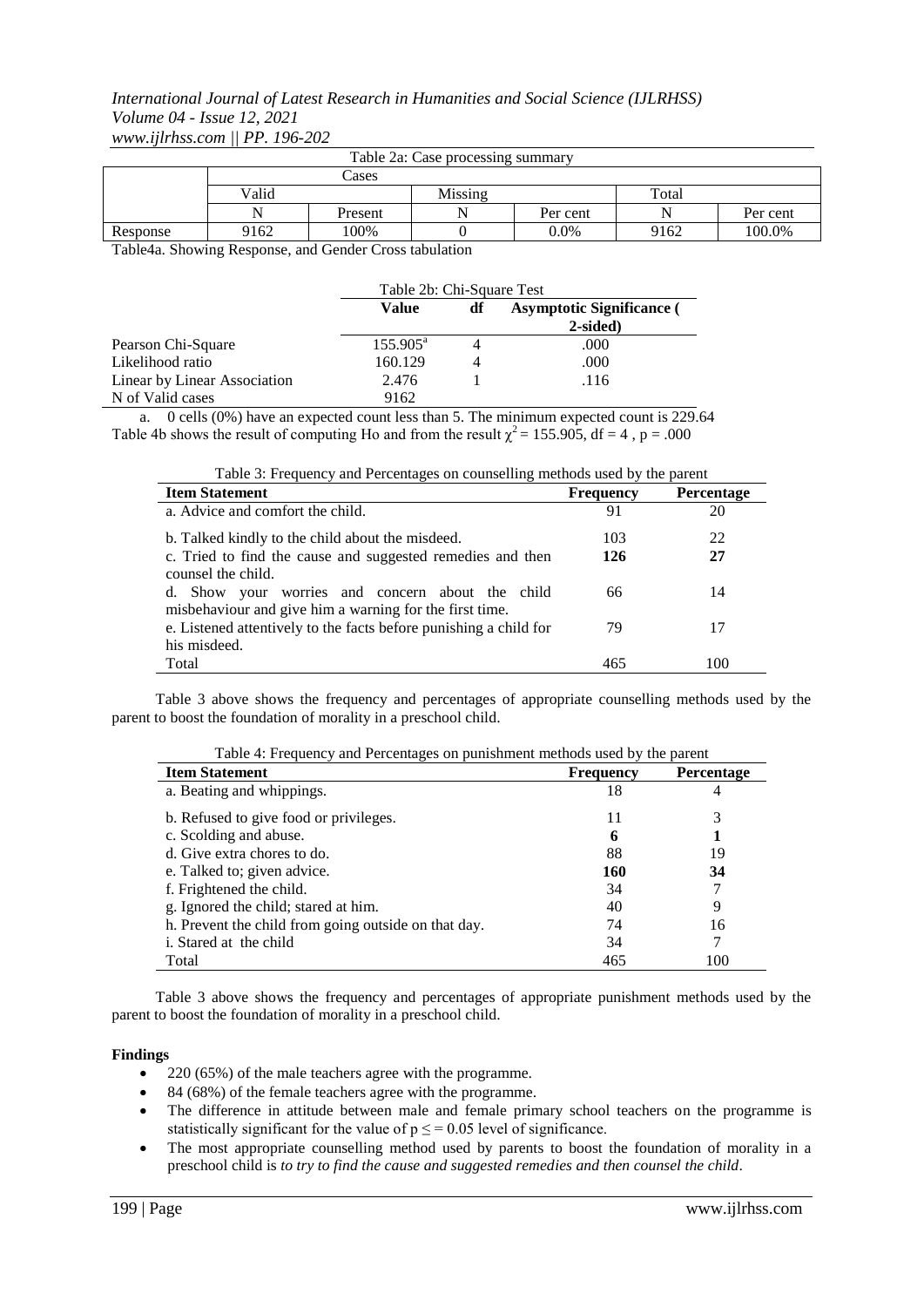The most appropriate method of punishment used to boost the foundation of morality in a preschool child is *talked to; given advice.*

#### **Discussion**

The discussion from the result of the study was based on the analysis of 465 (340 males and 125 females) out of the 500 administered questionnaire as 35 (7%) of the administered questionnaires could not be recovered.

From the result in Table1b, of the 340 male primary school teachers, 220 (65%) 0f the male teachers expressed a positive attitude (Agreement:  $SA = 122$  and  $A = 98$ ) with the programme on action towards boosting moral development among primary school children. while 81 ( 23%) disagree and only 39 ( 11% ) were neutral. Finding from this revealed that 210 (65%) of the male teachers agree with the programmemeaning if the programme is adopted in primary schools it would assist in boosting moral development among primary school children, Although 81 (23%) disagree with the programme. This finding is similar with [10]. study finding where majority of the school teachers tried their best to change the immoral behaviour of the students in positive sense.

From the result tabulated in Table 1c, 84 (68%) of the female teachers agree with the programme, 33 (26%) disagree, while 8 (6%) were neutral .programme. Finding from this revealed that 84 (68%) of the female teachers agree with the programme i.e., a programme of action towards boosting moral development among primary school children, while 33 (26%) disagree with the programme.

The  $H_0$  was tested at  $\alpha = 0.05$  level of significance using the data in Table 1a. the result from the testing the **H<sub>o</sub>** was tabulated in Table 2b. From the result in Table 2b,  $\chi^2 = 155.905$ , df = 4, p = .000 was obtained. Although from the result, as shown in Table 1b, 210 (65%) of the male teachers Agree, 81 (23%)n disagree while 39 (11%) were neutral on the programme. Also, from the result in Table 1c, 84 (68%) of the female teachers Agree 33 (26%) Disagree, while 8 (6%) were neutral. However, this difference in attitude on the level of agreement and disagreement between male and female primary school teachers on the programme is statistically significant ( $\chi^2 = 155.905$ , df = 4, p = .000) as shown in Table2b. Thus, the  $H_0$  was rejected at p $\leq = \alpha$ .

Finding from this revealed that the difference between what is expected and observed as displayed in Table 2b was too great to be explained by chance alone. Thus, the difference in attitude between male and female primary school teachers on the programme is statistically significant for the value of  $p \le 0.05$  level of significance. Literature available as of time of compiling this study is not available the researchers to support or opposed this finding,. However, [15] study finding shows that teachers with high and differs in their commitment towards boosting moral development in schools

The result in Table 3 shows the frequency and the percentages of the appropriate counselling methods used by the parent to boost the foundation of morality among preschool child . From the result in Table 3, item **"c"** has the highest frequency 126 (27%). Finding from this revealed that the most appropriate counselling method used by parents to boost the foundation of morality in preschool child is *tried to find the cause and suggested remedies and then counsel the child*.

To determine the most appropriate punishment method used by the parent to boost the foundation of morality in a preschool children, research question five was answered and the result was tabulated in Table 4. From the result, in the Table 4 the item with the highest frequency is item **"e"** with a frequency of 160 (34%). Finding from this revealed that the most appropriate method of punishment used to boost the foundation of morality in a preschool child is *talked to; given advice.*

#### **Conclusion**

The study determined and discussed the pre-service primary school teachers enrolled into the LVT programme in FTE, ATBU attitude towards the outlined Kohelberg's programme of action on boosting the foundation for moral development in school children. It's also determined the most appropriate counselling and punishment methods used by parents in boosting the foundation for morality in a preschool child. A five-point Likert scale format questionnaire was used to assist in collecting the data for the study. Recommendations that focus on some of the findings from the study and call for a similar study were made.

#### **Recommendation**

- Tried to find the cause and suggested remedies and then counsel the child and talked to; given advice should be used by parents to boost foundation of morality in a preschool child.
- A similar study on comparative analysis of public and private primary school teachers on Kohlberg's programme of action towards boosting the foundation of morality in primary school to be carried out.
- Orientation programme for all primary school teachers to be carried out on Kohlberg's programme of action towards boosting the moral development in primary school.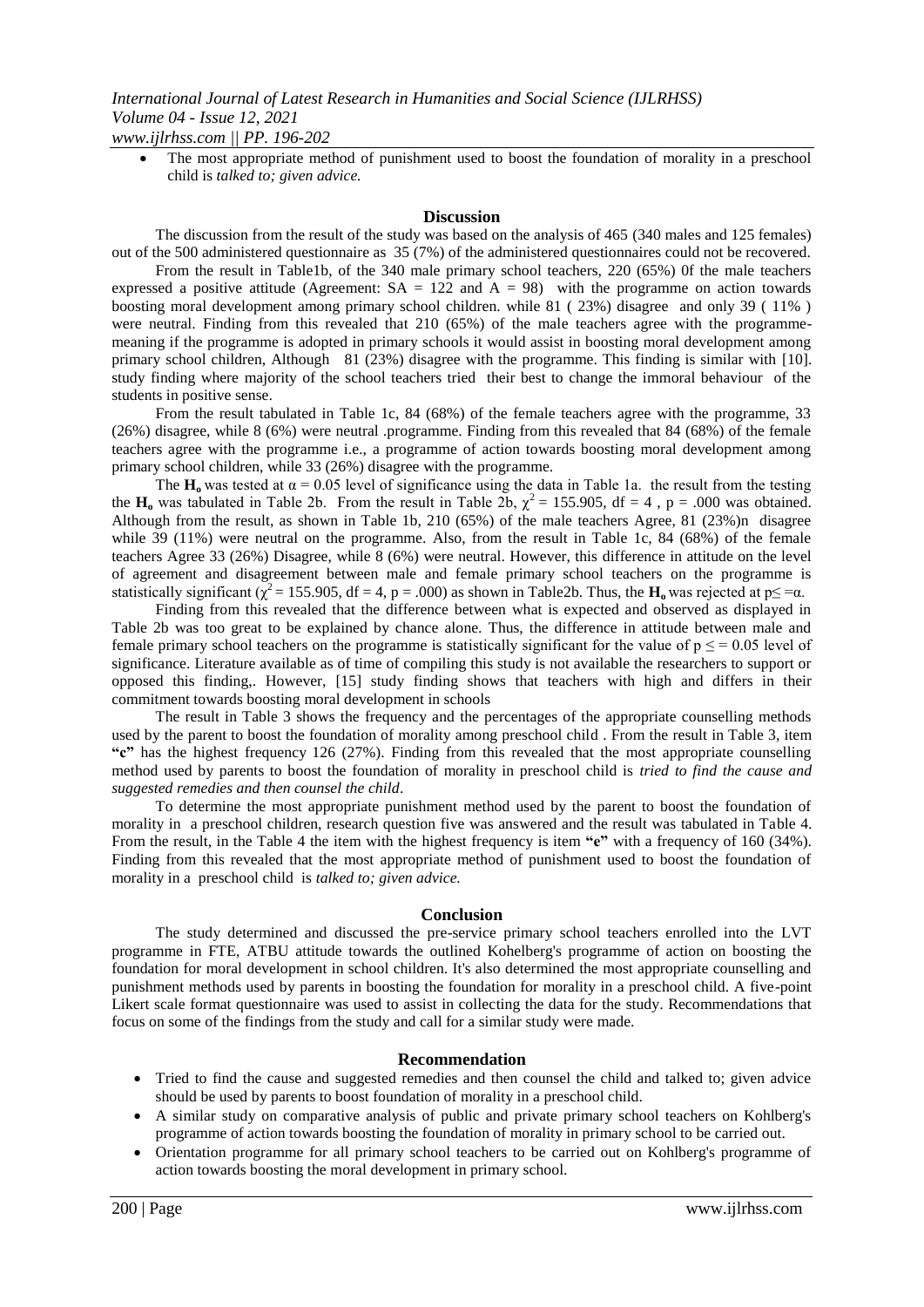*www.ijlrhss.com || PP. 196-202* A similar study on the primary school teachers' awareness, availability and implication of Kohlberg's programme of action towards boosting the foundation of morality in primary school to be carried out.

#### **References**

- [1]. *Attitudes and Behavior in Psychology.* (2021, February 20). Retrieved from http://www.Verywellmind.com>social psychology
- [2]. Begum, N., &Saikia, T. (2020). The attitude of undergraduate students towards moral values: A case study of Moringa district of Assam. *Palarch's Journal of Archaeology of Egypt/Egyptology, 17*(7), 10675-10688.
- [3]. Chowdhury, M.R., Yaesmin, S., & Obaydullah, K.M. (2019). Teaching moral and ethics in primary education: Practice and Challenges. *IJARIIE, 5*(1), 473-484. Retrieved December 16, 2021, from htttps://Ijariie.com
- [4]. *Dictionary, Cambridge.* (2021). Retrieved December 19, 2021, from http://dictionary /english/attitude
- [5]. *Dictionary, Merriam - Webstar Visual.* (2021). Retrieved December 19, 2021, from http:/www.merriamwebstar.com/dictionary/attitude
- [6]. Gui, A.K.W., Yasin, M.,Abdullah, N.S., & Saharuddin, L. N. (2020). the roles of teachers and challenges in developing students; morality. *University Journal of Educational and research, 8*(3c), 52-59. doi:10.13189/ujer.2020.08.1606
- [7]. Haistead, J.M., & Talylor, M.J. (2000). the development of values, attitudes and personal qualities. *A review of recent research*. National Foundation for Educational Research. Retrieved from A review of recent research.
- [8]. Hake, J. M. (1972). *Child rearing in northern Nigeria.* Ibadan University Press.
- [9]. Hendricks. (2007). The promotion of moral development: A case study of teachers' perceptions and practices in rural primary school in the Western Cape. *Mini-thesis submitted in partial fulfilment of the requirement for the degree of masters in psychology in the faculty of community and health science*. The University of Western Cape.
- [10]. Iqbal, J., Khaleeq, A., & Ramzan, M. (2018). Role of teachers in the moral development of primary level students. *Journal of Elementary Education, 28*(2).
- [11]. *Kidskonnect,* (2020, December 15). Retrieved from How to promote moral development in children + 3 activities: https://kidskonnect.com
- [12]. Lawal , N., Yusuf, A., & Musa, S. (2021). Study on the direction of action on assessment of undergraduate long vacation training students research projects. In *Modern Perspective in Language Literature and Education* (Vol. 10, pp. 1-13). doi:10.9734/bpi/mplle/vo0/11828D
- [13]. Molchanov, S. (2013). *the moral development in childhood.* Retrieved from Science Direct: http://www.sciencedirect.com>science>article>pii>pdf
- [14]. Post Graduate School Course 8006: Educational Psychology Lecture note. (2004).. *Masters in Education*. Faculty of Education, Bayero University, Kano, Nigeria.
- [15]. Ray, O. (2020). Teacher perception concerning their role and the efficacy of moral education in public elementary schools. Retrieved December 19, 2021, from https://df.lib.iastate.edu/entities/publication/2boe44c9-7c99-4ado-81c-82e5bfb8f33a/full
- [16]. Sari, N. (2013). The importance of teaching moral values to the students. *Journal of English and Education, 1*(1), 154-162.
- [17]. Wilber, J. (2018). *How to apply Kohlberg's theory of moral development in the classroom as a teacher.* Retrieved from https://classroom.synonym.app-kohlbergs-theo